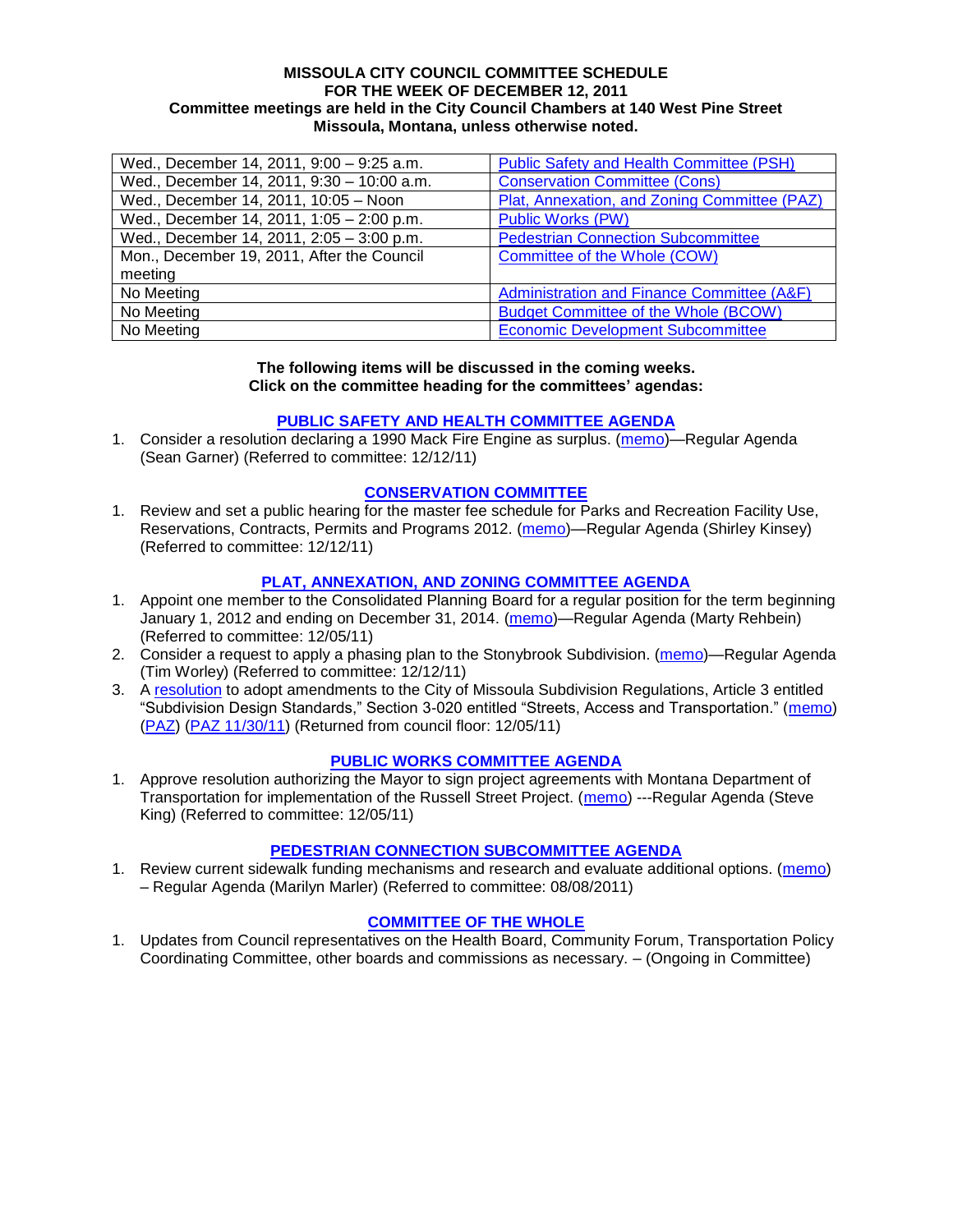### 

**The following items have been referred to City Council committees, but the committees will not discuss them in the coming week:**

# **PUBLIC SAFETY AND HEALTH COMMITTEE**

- 1. Police Department Update Ongoing in Committee. (Mark Muir)
- 2. Fire Department Update Ongoing in Committee (Mike Painter)
- 3. Health Department Update Ongoing in Committee. (Ellen Leahy)
- 4. Eat Smart Coalition information. [\(memo\)](http://www.ci.missoula.mt.us/DocumentView.aspx?DID=6776)—Regular Agenda (Jason Wiener) (Referred to committee: 07/11/2011)
- 5. Discuss revisiting cell phone restrictions. [\(memo\)](http://www.ci.missoula.mt.us/DocumentView.aspx?DID=7420) Regular Agenda (Dave Strohmaier) (Referred to committee: 10/17/11)
- 6. Discuss air quality issues related to railroad operations in and through Missoula. [\(memo\)](http://www.ci.missoula.mt.us/DocumentView.aspx?DID=7495)—Regular Agenda (Dave Strohmaier) (Referred to committee: 10/24/11)

# **CONSERVATION COMMITTEE**

- 1. Update from Greenhouse Gas Energy Conservation Team. [\(memo\)](http://www.ci.missoula.mt.us/DocumentView.aspx?DID=5945)—Regular Agenda (Ben Schmidt and Marilyn Marler) (Referred to committee: 04/11/2011)
- 2. Discuss the city's strategy to complete a boundary survey of Greenough Park. [\(memo\)](http://www.ci.missoula.mt.us/DocumentView.aspx?DID=5875)—Regular Agenda (Dave Strohmaier) (Referred to committee: 04/04/2011)
- 3. Approve and authorize the Mayor to sign an amendment to the agreement with Territorial Landworks, Inc. (TLI) in an amount not to exceed \$136,702.37 for professional services, including engineering, surveying, and construction management for Project #PR 08-02 GCT, Grant Creek Trail, CTEP #STPE 8199(105). [\(memo\)](http://www.ci.missoula.mt.us/DocumentView.aspx?DID=7494)—Regular Agenda (Dave Shaw) (Referred to committee: 10/24/11)
- 4. Appoint four members to the Open Space Advisory Committee for the terms commencing January 26, 2012 and ending January 25, 2015. [\(memo\)](http://www.ci.missoula.mt.us/DocumentView.aspx?DID=7747)—Regular Agenda (Marty Rehbein) (Referred to committee: 12/05/11)

# **PLAT, ANNEXATION & ZONING COMMITTEE**

- 1. Annexation. (see separate list at City Clerk's Office for pending annexations) (Ongoing in Committee)
- 2. Request to rezone the property legally described as Lot 3 of Scott Street Lots Subdivision, located in Section 16, T13N, R19W, P.M.M. form D (Industrial) to I-1 (Light Industrial), based on the finding of fact and conclusions of law. (PAZ [05/21/08\)](ftp://ftp.ci.missoula.mt.us/Packets/Council/2008/2008-06-02/080521paz.pdf) (Returned from Council floor: 6/2/08)
- 3. Ongoing discussion of City planning issues with members of the Planning Board.—Regular Agenda (Bob Jaffe) (Referred to committee: 3/20/06)
- 4. Resolution repealing resolution No. 7404 and declaring the annexation of Lots 53 and 54 Dinsmore's Orchard Homes No. 5 null and void. [\(memo\)](http://www.ci.missoula.mt.us/DocumentView.aspx?DID=5349)—Regular Agenda (Jessica Miller) (Referred to committee: 01/10/2011)
- 5. Amendment Article 7. Error Corrections and Adjustments to the subdivision regulations to allow for restrictions or conditions placed on a plat by the governing body to be amended or removed by a future council. [\(memo\)](http://www.ci.missoula.mt.us/DocumentView.aspx?DID=7568)—Regular Agenda (Lyn Hellegaard) (Referred to committee: 11/07/11)

# **ADMINISTRATION AND FINANCE COMMITTEE**

- 1. Approve claims. (Ongoing) (Consent Agenda)
- 2. Approve journal vouchers. (Ongoing) (Consent Agenda)
- 3. Approve budget transfers. (Ongoing) (Consent Agenda)
- 4. An ordinance amending the municipal code as it relates to bike licensing. [\(A&F\)](ftp://ftp.ci.missoula.mt.us/Packets/Council/2008/2008-12-15/081210af.pdf) (Returned from council floor: 12/15/08) (Tabled 8/3/2011)
- 5. Amend Council rules to change the Council's regular meeting schedule to two meetings per month [\(memo\)](http://www.ci.missoula.mt.us/DocumentView.aspx?DID=4027).—Regular Agenda (Marty Rehbein) (Referred to committee: 06/07/10)
- 6. Discuss the disposition of surplus city land. [\(memo\)](http://www.ci.missoula.mt.us/DocumentView.aspx?DID=4862)—Regular Agenda (John Newman) (Referred to committee: 10/25/10)
- 7. Discuss outstanding third-party contracts. [\(memo\)](http://www.ci.missoula.mt.us/DocumentView.aspx?DID=4956)—Regular Agenda (Lyn Hellegaard) (Referred to committee: 11/08/10)
- 8. Review the city's current policy for charging the public for various city-produced documents [\(memo\)](http://www.ci.missoula.mt.us/DocumentView.aspx?DID=5143) Regular Agenda (Dave Strohmaier) (Referred to committee: 12/06/10)
- 9. Review Missoula's insurance experience, particularly work comp; propose improvements if warranted. [\(memo\)](http://www.ci.missoula.mt.us/DocumentView.aspx?DID=6381)—Regular Agenda (Ed Childers) (Referred to committee: 05/09/2011)